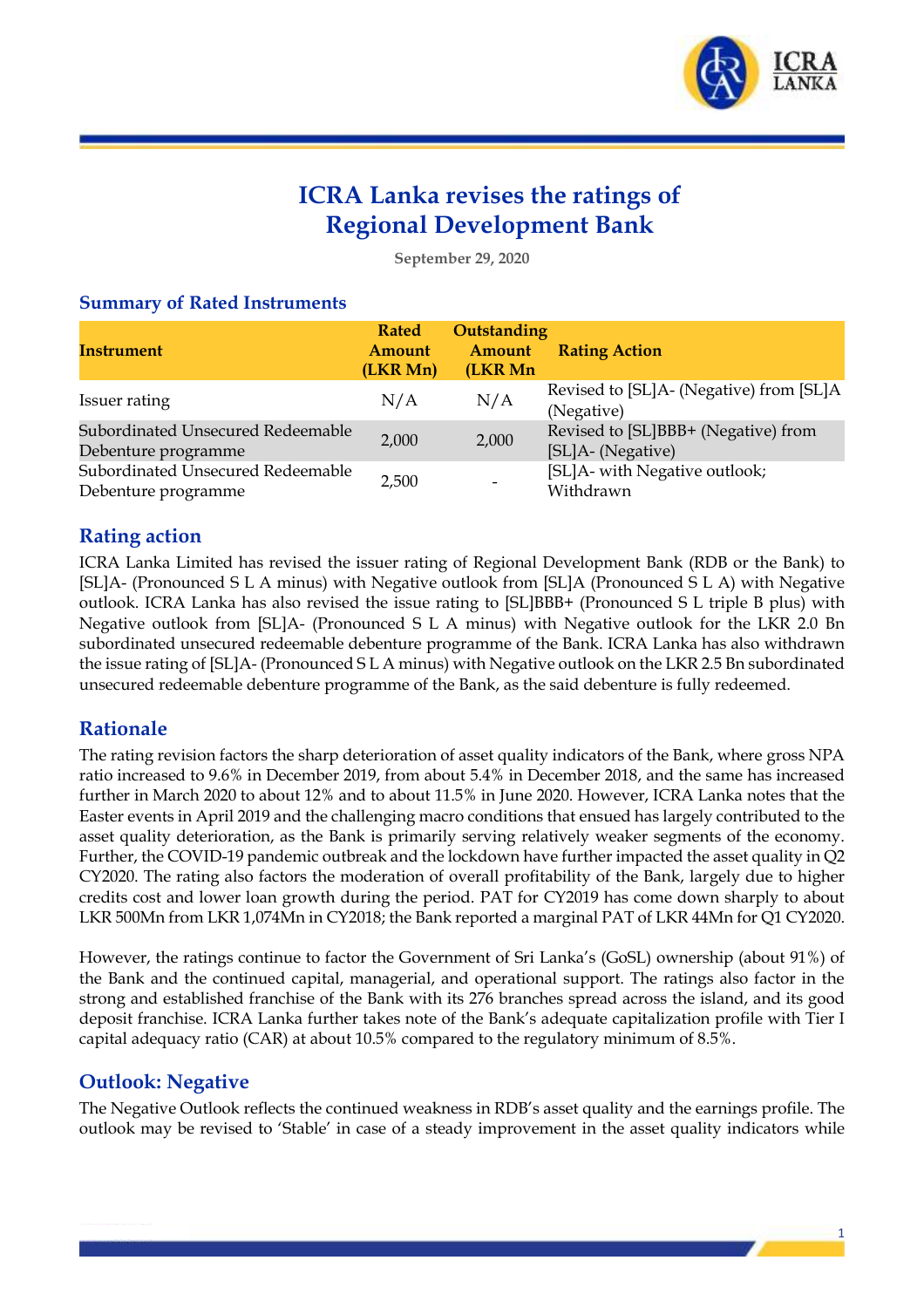

maintaining a comfortable earnings profile. The ratings may be downgraded in case of a further weakening in capitalization and asset quality profiles, and the overall financial risk profile.

# **Key rating drivers**

# **Credit strengths**

**Majority GoSL ownership and strategic importance for rural development**: RDB is a state-owned Licensed Specialised Bank; with GoSL holding about 91% and Bank of Ceylon, People's Bank, and National Savings Bank holding about 3% each. The GoSL has demonstrated a good track record of providing both capital and managerial support for the Bank. In December 2017, the GoSL infused about LKR 2.5 Bn to RDB by issuing treasury bonds to RDB. Again in December 2018, the GoSL helped the Bank further improve its capital base by facilitating the acquisition of Lankaputhra Development Bank (LDB); the acquisition added about LKR 4.2Bn to the capital base or RDB, while adding about LKR 6 Bn in liquid investments. Also, the GoSL has offered a sovereign guarantee for the recent USD 25 Mn development loan from the ADB. ICRA Lanka expects the state support for the RDB to continue going forward also, due to the strategic importance of the Bank.

**Established franchise:** RDB has a strong geographic presence in rural Sri Lanka, with a network of 276 islandwide branches, serving over 6 million customers (National Savings Bank: 253, People's Bank: 740, BOC: 627 branches). As in March 2020, the Bank had a gross portfolio of about LKR 143 Bn spread across multiple regions of the island. Colombo centric western province contributed to about 18% of the total portfolio, while the balance was coming from more rural regions such as Northwestern, Southern, and Sabaragamuwa Provinces. Island-wide presence enables the Bank to maintain a good deposit base with close to 40% of total deposits being low-cost savings accounts. Also, RDB is a beneficiary of several refinancing schemes aimed at promoting rural economic development.

**Adequate capital structure supported by regular capital support from GoSL:** As in March 2020, the core capital base of RDB stood at about LKR 14 Bn, compared to the regulatory minimum of LKR 7.5 Bn for licensed specialized banks. Bank's capital base has improved over the last 3 years due to successive capital enhancement initiatives backed by the GoSL. As in March 2020, risk-weighted core capital adequacy ratio of RDB stood at about 10.5% compared to the regulatory minimum of 8.5%. While the Total capital adequacy ratio stood at about 15.7% (regulatory minimum – 12.5%), following the USD 25 Mn Tier II long term loan from ADB. As in March 2020, gearing increased to about 11.8 times, compared to 11.5 times as in December 2019 and 10.7 times in December 2018. Going forward also, ICRA Lanka expects the Bank to maintain an adequate capitalization profile, backed by the continued support from the GoSL.

### **Credit challenges**

**Sharp deterioration of asset quality indicators:** Asset quality indicators of RDB have gradually deteriorated since CY2017, and the same has deteriorated sharply since the Easter events in April 2019 and the recent pandemic outbreak. Gross NPA ratio increased to 9.6% in December 2019, from about 5.4% in December 2018, largely due to the impact of Easter events in April 2019. The same has increased further in March 2020 to about 12% and to about 11.5% in June 2020, with the pandemic induced lockdown that was enforced on March 15, 2020. ICRA Lanka notes that RDB's portfolio is vulnerable to macro challenges and climate cycles, as the Bank is primarily catering to vulnerable segments such as Micro-SMEs, Agri farmers, and self-employed. RDB's gross NPA, excluding the LDB portfolio, stood at about 11% as in March 2020, vis-à-vis 8.5% in December 2019 and 5.4% in December 2018. As in March 2020, the NPA provision coverage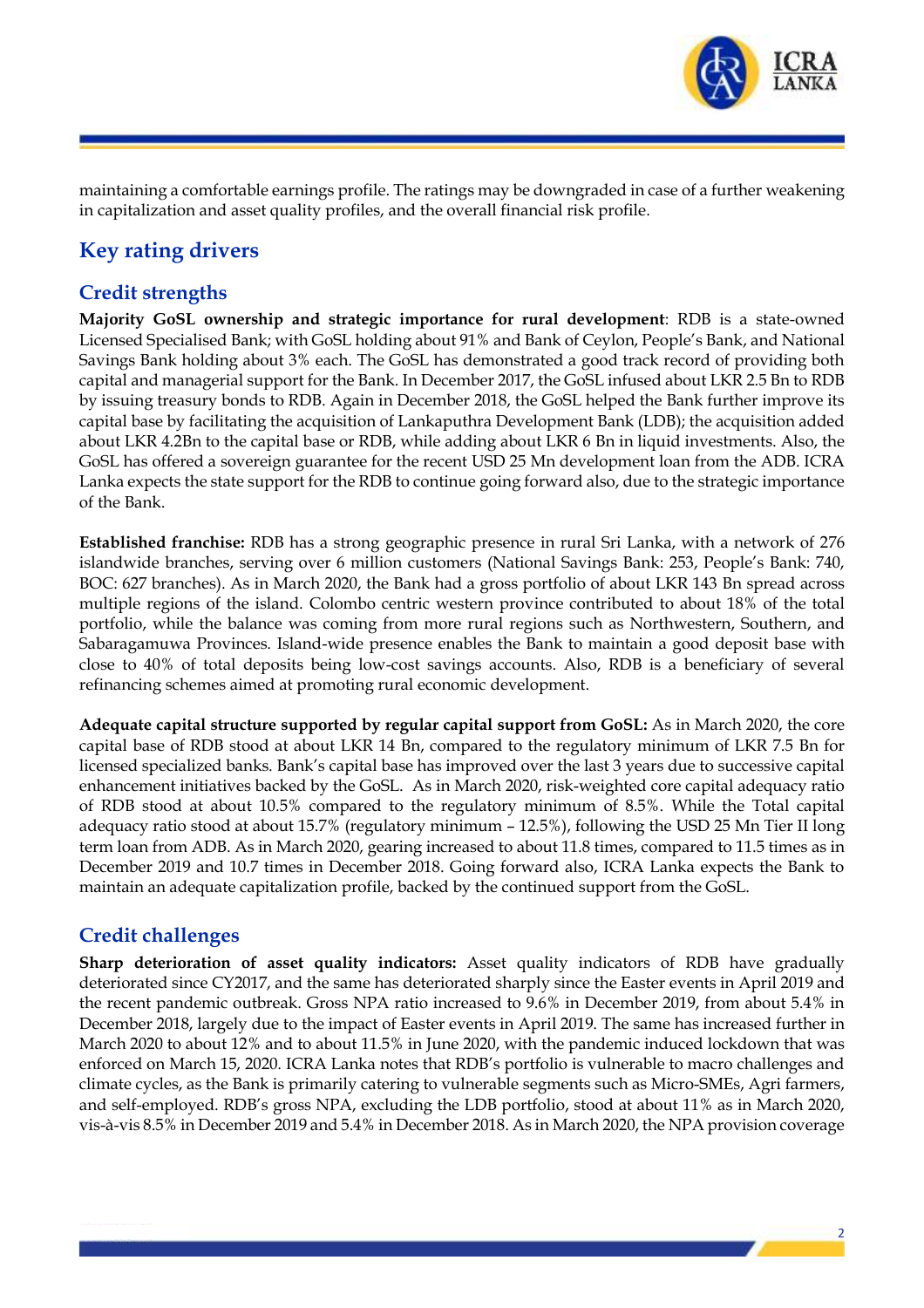

of RDB stood at about 48%, compared to the industry average of about 35%. The Bank's ability to control incremental slippages and improve overall asset quality will be a key monitorable, going forward.

**Scope for improvement in internal controls and systems**: ICRA Lanka notes that given RDB's exposure to relatively weaker economic segments and due to its island-wide presence (including the rural regions), there is scope to improve its internal controls and systems. Further, RDB carries a very granular portfolio (LKR 143 Bn as in March 2020), where over 80% of all the facilities are less than LKR 1Mn in ticket size. ICRA Lanka notes that lack of resources (both human and systems) at operational levels have contributed to the weakening of asset quality over the last 2 – 3 years. Going forward, it will be crucial for the Bank to improve its internal controls and systems, given the higher risk profile of its portfolio.

**Contraction of profitability indicators:** PAT for CY2019 has come down sharply to about LKR 500 Mn from LKR 1,074 Mn in CY2018; the Bank reported a marginal PAT of LKR 44 Mn for the 3M ended March 2020. The sharp decline in profitability is largely attributable to higher credit cost during the period, where provisioning cost was 1.3% in CY2019 and 1.4% in Q1CY2020, vis-à-vis 0.8% in CY2018, due to the deterioration of overall asset quality during the period. In addition, NIM moderation due to lower credit growth has also contributed to the overall contraction in profitability. NIM for CY2019 was 6.6%, and 5.6% in 3M ended March 2020, compared to 6.7% in CY2018. Cost to income ratio of RDB showed a marginal improvement in Q1 CY2020, to about 69%, compared to about 73% in CY2019 and CY2018.

**Analytical approach:** For arriving at the ratings, ICRA Lanka has applied its rating methodologies as indicated below**. Links to applicable criteria: ICRA Lanka's [Credit Rating Methodology for Banks](http://www.icralanka.com/images/pdf/Bank%20Rating%20Methadology.pdf)**

#### **About the Bank:**

Regional Development Bank (RDB) was established in May 2010 by merging six provincial banks, to form a national level rural development bank. RDB was established under the Pradeshiya Sanwardhana Bank Act No.41 of 2008 as a fully state-owned national level Bank with the long-term objective of improving the living standards of the rural masses by providing them accessible and affordable financial services. The Bank is 91% owned by the GoSL, and the balance 9% is equally owned by the three state owned banks, namely, Bank of Ceylon, People's Bank, and National Savings Bank. In CY2019, RDB reported a profit after tax (PAT) of LKR 500 Mn (LKR 1,074 Mn in CY2018) on a total asset base of LKR 200 Bn (LKR 177 Bn as of Dec-18). For the three months ended March 2020, the Bank reported a PAT of LKR 44 Mn (un-audited) on a total asset base of LKR 202 Bn.

### **ANALYST CONTACTS**

**Mr. Rasanga Weliwatte** +94 11 4339907 rasang[a@icralanka.com](mailto:subrata@icraindia.com)

**Mr. Dasith Fernando** +94 11 4339907 dasit[h@icralanka.com](mailto:subrata@icraindia.com)

**Mr. Niraj Jalan** +91 33 71501146 niraj.jala[n@icraindia.com](mailto:supriob@icraindia.com)

# **RELATIONSHIP CONTACT**

**Mr. W. Don Barnabas** +94 11 4339907 wdbarnaba[s@icralanka.com](mailto:subrata@icraindia.com)